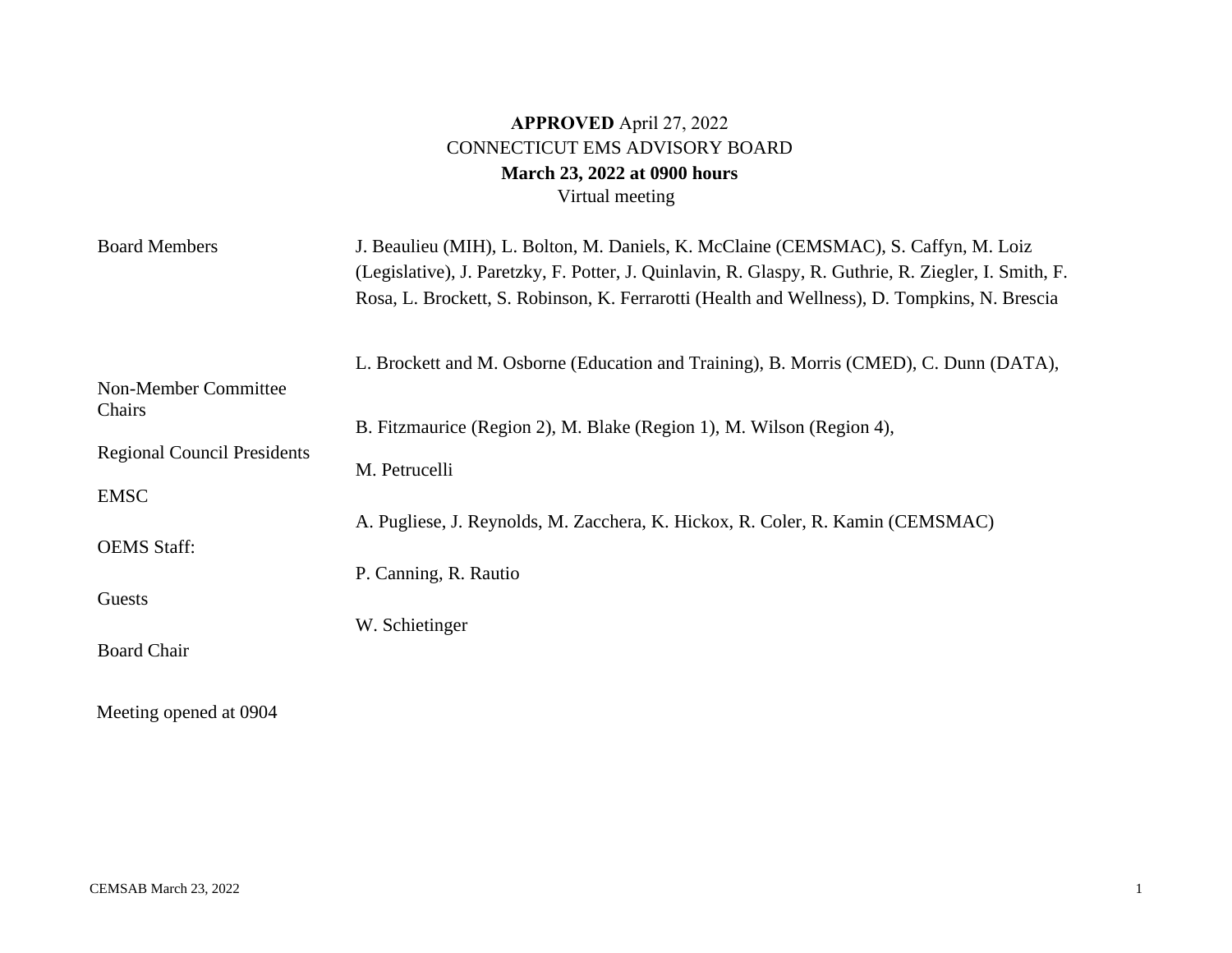| <b>TOPIC</b>                                       | <b>DISCUSSION</b><br><b>LED BY:</b> | <b>DISCUSSION</b>                                                                                                                                                                                                                                                                   | <b>ACTION</b>                                                                                                           |
|----------------------------------------------------|-------------------------------------|-------------------------------------------------------------------------------------------------------------------------------------------------------------------------------------------------------------------------------------------------------------------------------------|-------------------------------------------------------------------------------------------------------------------------|
| Moment of Silence for Lost<br><b>EMS</b> Providers | W. Schietinger                      | Paul J. Connelly<br>$\bullet$<br><b>Howard Rapacky</b>                                                                                                                                                                                                                              | None required.                                                                                                          |
| Meeting Minutes from<br>February 23, 2022          | W. Schietinger                      | Accepted as written.                                                                                                                                                                                                                                                                | Motion to accept February 23<br>2022 minutes<br>$1st$ J. Paretzky and $2nd$ M.<br>Daniels<br>Motion passed unanimously. |
| Public comment                                     |                                     | No comments.                                                                                                                                                                                                                                                                        |                                                                                                                         |
| Presentation                                       |                                     | None<br>$\bullet$                                                                                                                                                                                                                                                                   |                                                                                                                         |
| Chair's Report                                     | W. Schietinger                      | Remaining committee annual reports due<br>$\bullet$<br>Discussion around return to in-person meetings;<br>with virtual option<br>Opioid funding from Purdue settlement<br>$\bullet$<br>NAEMT Seminar "Lights & Sirens Use and<br>$\bullet$<br>Abuse: What the Science Has Revealed" |                                                                                                                         |
| OEMS, written report<br>submitted for March 2022   | R. Coler                            | • Discussion of March written report.<br>SWORD has had a budget initiative<br>$\bullet$<br>• Regional Coordinators report<br>• Public Health emergency will expire on $6/30/22$                                                                                                     | None                                                                                                                    |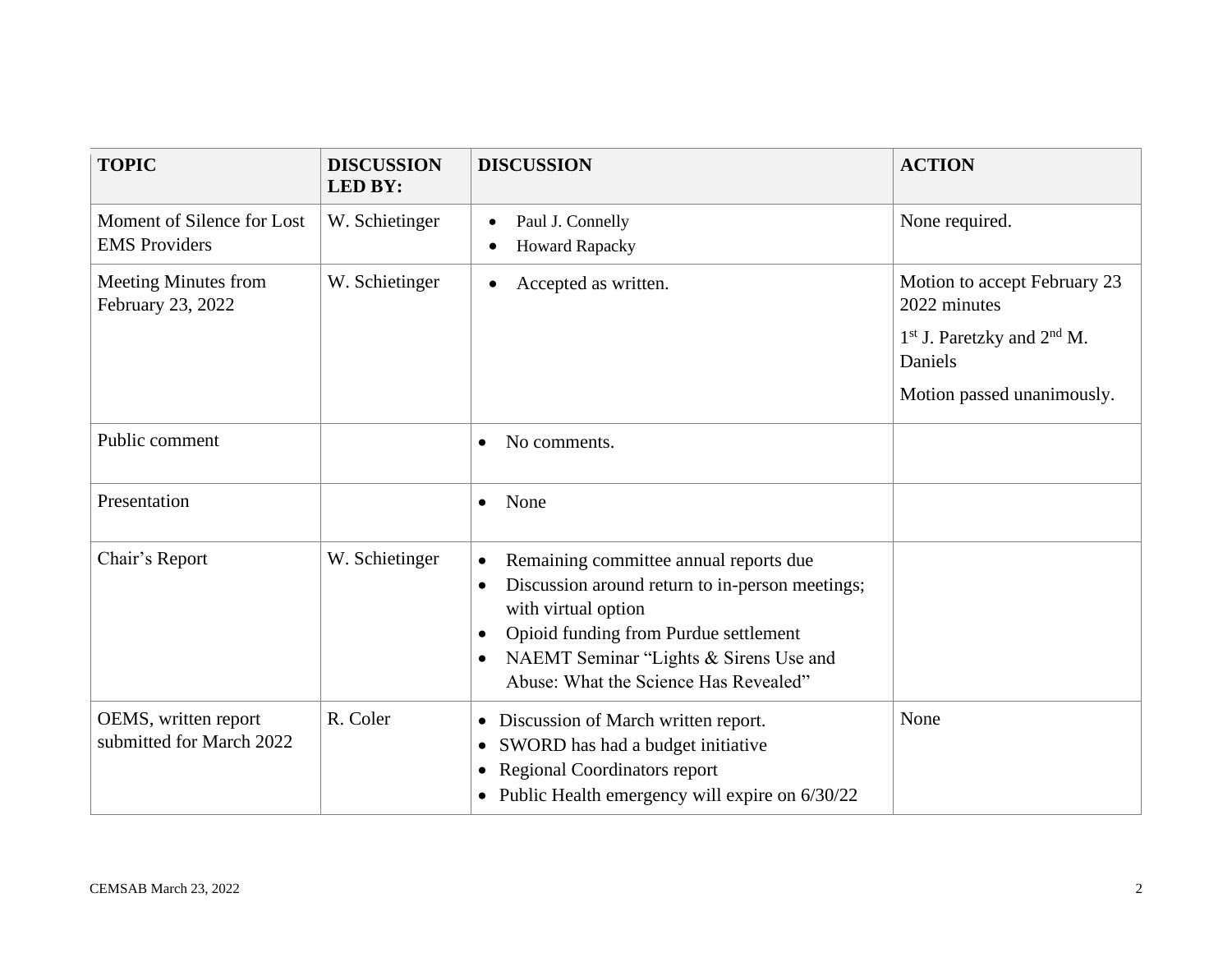| <b>TOPIC</b>                             | <b>DISCUSSION</b><br><b>LED BY:</b>         | <b>DISCUSSION</b>                                                                                                                                                                                                                                                                          | <b>ACTION</b>                                                                                                                                      |
|------------------------------------------|---------------------------------------------|--------------------------------------------------------------------------------------------------------------------------------------------------------------------------------------------------------------------------------------------------------------------------------------------|----------------------------------------------------------------------------------------------------------------------------------------------------|
| <b>EMSC</b> Report                       |                                             | $\bullet$ No report                                                                                                                                                                                                                                                                        |                                                                                                                                                    |
| <b>Breakout Session</b>                  |                                             | • None.                                                                                                                                                                                                                                                                                    | None required.                                                                                                                                     |
| <b>Committee Reports</b>                 |                                             |                                                                                                                                                                                                                                                                                            |                                                                                                                                                    |
| <b>CEMSMAC</b>                           | R. Kamin, March<br>minutes<br>submitted     | • Met in March, discussion of distributed minutes<br>• Protocols have been finalized and sent to<br>Commissioner for final approval<br>IFT work continues<br>MEL was distributed for approval<br>$\bullet$<br>• Meetings are open and meet monthly, email Rich<br>at Richard.kamin@ct.gov. | Motion to approve Minimum<br>Equipment List as submitted<br>by CEMSMAC<br>$1st$ I. Smith and $2nd$ W.<br>Fitzmaurice<br>Motion passed unanimously. |
| <b>CMED</b> and SIEC<br>Committee        | B. Morris,<br>February minutes<br>submitted | • February minutes were distributed, meeting held<br>March 9th<br>• Creating a directory<br>• Mobile app for EMS is being discussed<br>• Diversion guidelines has been submitted to<br>commissioner                                                                                        | None                                                                                                                                               |
| Council of Regional<br>Presidents (CORP) | W. Fitzmaurice                              | • Discussion of distributed minutes<br>• Award nominations has been gone live<br>• 2021 EMS awards held at EMS Pro Conference,<br>Nominations will be open March 1 <sup>st</sup> and open until<br>Sept 1 <sup>st</sup> . 2022 Awards ceremony will also be held<br>at EMSPRO in October.  | https://ctemscouncils.org/<br>Next meeting March 23, 2022                                                                                          |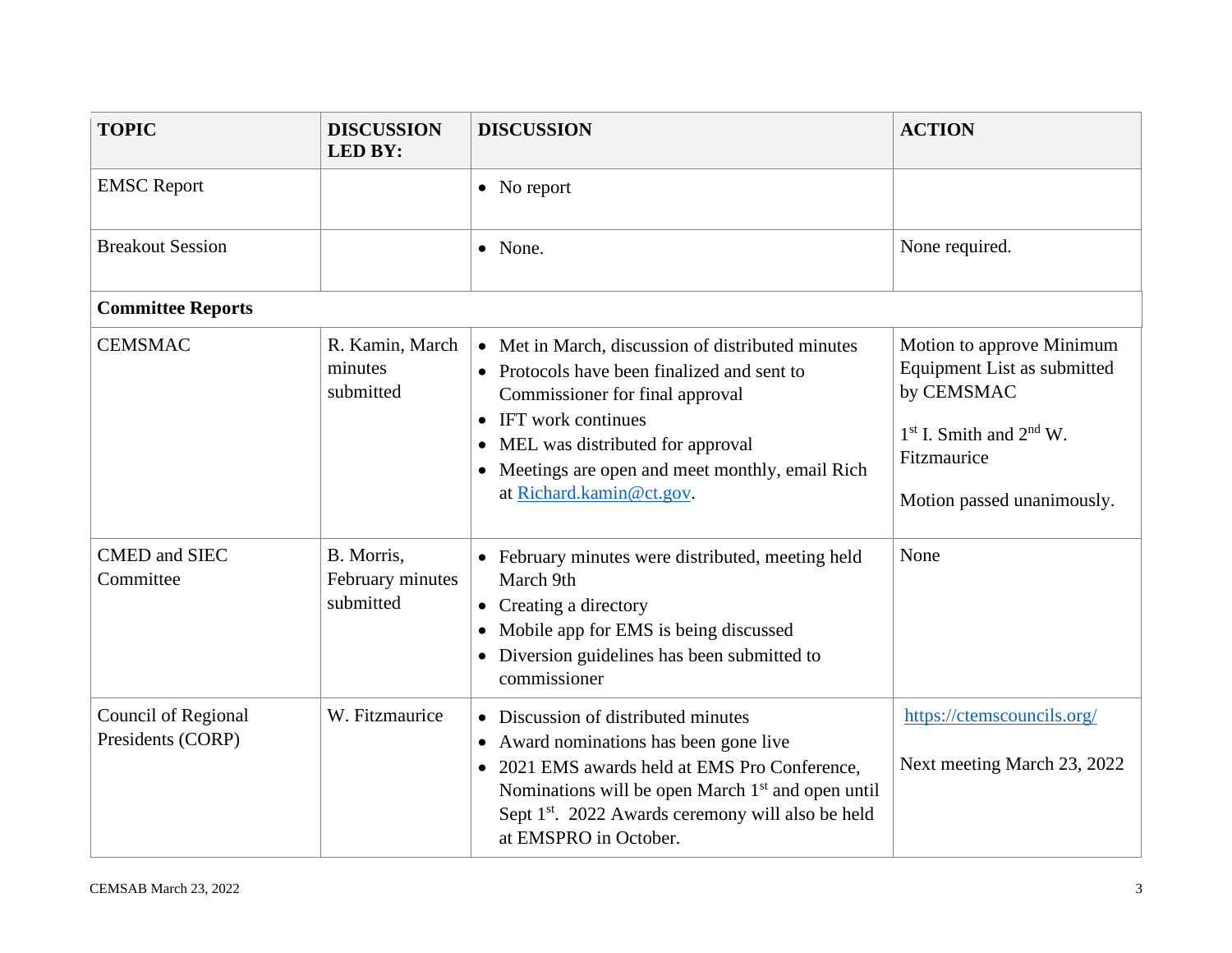| <b>TOPIC</b>                               | <b>DISCUSSION</b><br><b>LED BY:</b>          | <b>DISCUSSION</b>                                                                                                                                                                                                                                                                                                                                                                                                                                                           | <b>ACTION</b>               |
|--------------------------------------------|----------------------------------------------|-----------------------------------------------------------------------------------------------------------------------------------------------------------------------------------------------------------------------------------------------------------------------------------------------------------------------------------------------------------------------------------------------------------------------------------------------------------------------------|-----------------------------|
| Data Committee                             | C. Dunn                                      | • Brief discussion                                                                                                                                                                                                                                                                                                                                                                                                                                                          | Next meeting April 5, 2022  |
| <b>Education and Training</b><br>Committee | L. Brockett, Feb.<br>minutes<br>submitted    | • Met this month<br>• ALS/BLS protocol work<br>• Working with J. Demers, human trafficking<br>training                                                                                                                                                                                                                                                                                                                                                                      | Next meeting April 19, 2022 |
| <b>Health and Wellness</b><br>Committee    | K, Ferrarotti,<br>March minutes<br>submitted | • Looking at next quarterly review of next resource<br>guideline, looking to distribute in June<br>• May $14th 1st$ annual Health & Wellness symposium<br>located at Midstate<br>• Working J. Demers on statewide grant                                                                                                                                                                                                                                                     |                             |
| Legislative Committee,                     | M. Loiz                                      | • Met on March $17th$<br>• Tracking 10 bills; bills were distributed and<br>discussed.<br>• HB-5001; consensus is to oppose as written with<br>submitted testimony<br>$\bullet$ HB-5018 – watch / support<br>$\bullet$ HB-5025 – watch / support<br>$\bullet$ HB-5154 – watch / neutral<br>$\bullet$ HB-5176 - support<br>• HB-5191 – oppose the need to create law<br>• HB-5247 – watch / support<br>$\bullet$ SB-11 - watch<br>• $SB-445$ – oppose the need to create law | Next meeting April 21, 2022 |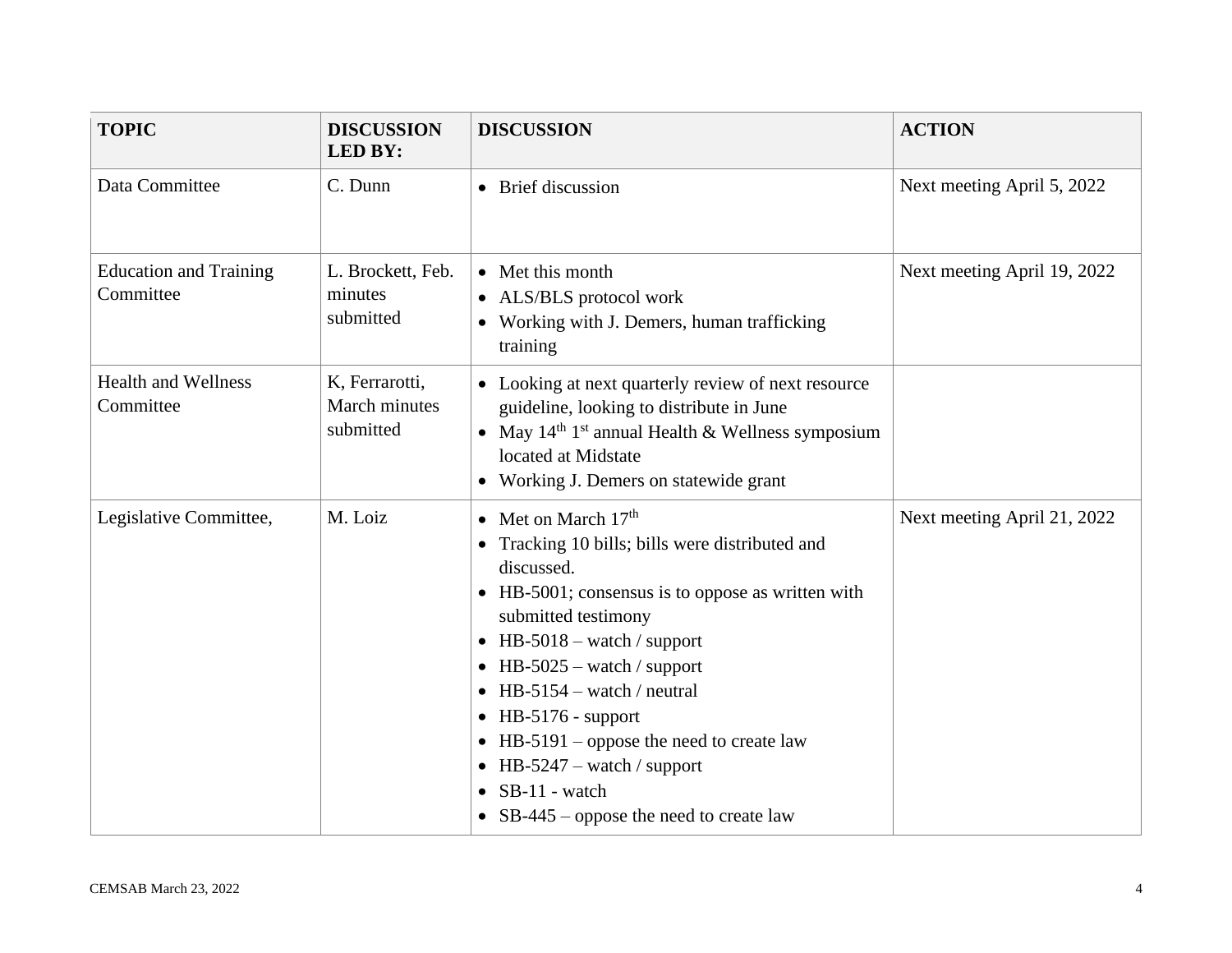| <b>TOPIC</b>                                                | <b>DISCUSSION</b><br><b>LED BY:</b>          | <b>DISCUSSION</b>                                                                                                 | <b>ACTION</b>                                                                  |
|-------------------------------------------------------------|----------------------------------------------|-------------------------------------------------------------------------------------------------------------------|--------------------------------------------------------------------------------|
|                                                             |                                              | • Working on Best practices for communicating<br>legislative maters                                               |                                                                                |
| Mobile Integrated<br><b>Healthcare Committee</b>            | J. Beaulieu,<br>minutes<br>submitted         | • Brief discussion of minutes                                                                                     | Next meeting March 24, 2022                                                    |
| Nominating and<br>Membership Committee                      | J. Beaulieu                                  | • Open position of CEMSAB board secretary<br>• Nominations opened to floor $-$ no nominations<br>brought forward. | Motion to accept nomination<br>of Mike Loiz as CEMSAB<br>board secretary       |
|                                                             |                                              |                                                                                                                   | $1st$ F. Rosa and $2nd$ M. Daniels<br>Motion passed unanimously.               |
| Regional Preparedness and<br><b>Collaboration Committee</b> | J. Reynolds<br>February minutes<br>submitted | • Discussion of February meeting minutes<br><b>Strike Team Discussion</b><br>• Goals for 2022                     |                                                                                |
| Trauma Committee                                            |                                              | • No update                                                                                                       |                                                                                |
| <b>Action Items</b>                                         | W. Schietinger                               | Joint Statement of Red Light and Siren Operation<br>$\bullet$<br>submitted for discussion and approval            | Motion to accept Joint<br>Statement of Red Light and<br><b>Siren Operation</b> |
|                                                             |                                              |                                                                                                                   | 1 <sup>st</sup> J. Beaulieu, 2nd W.<br>Fitzmaurice                             |
|                                                             |                                              |                                                                                                                   | Motion passed unanimously.                                                     |